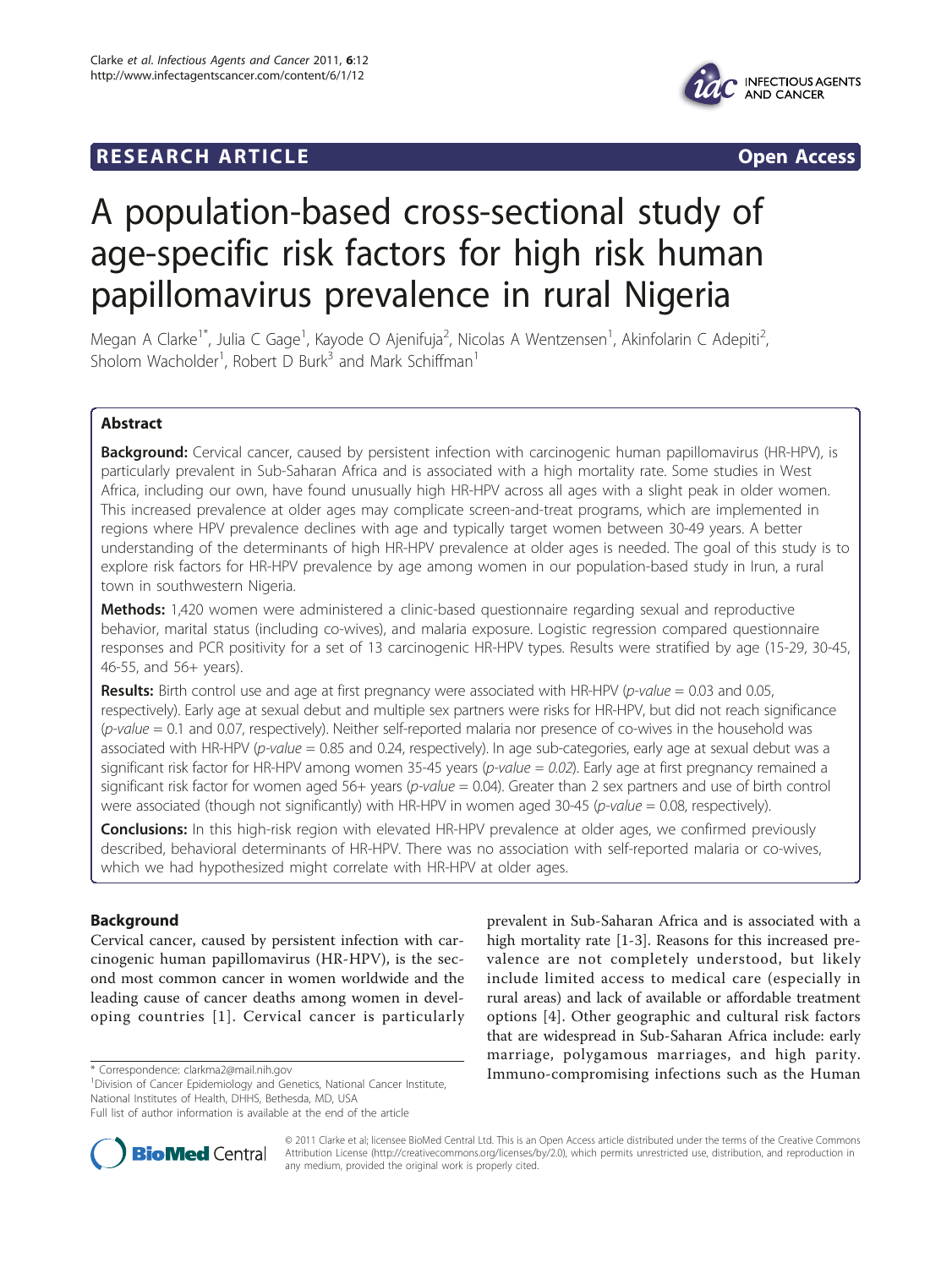Immunodeficiency Virus (HIV) and chronic malaria are also endemic in this region [[5,6\]](#page-7-0).

The age-specific pattern of HR-HPV prevalence can differ somewhat by geographic location. In most populations, incidence and prevalence of HR-HPV infection peak at young ages soon after sexual debut, followed by a decline as nearly all infections clear and new sexual encounters decrease [[7,8\]](#page-7-0). This pattern motivates the use of HR-HPV screen-and-treat programs, targeted to women past the peak age of HR-HPV prevalence.

However, high HR-HPV prevalence at all ages has been reported in some, but not all, population-based studies conducted in sub-Saharan Africa, including areas of West Africa [\[9](#page-7-0)-[11](#page-7-0)]. Recently, we have shown a similar pattern from our population-based study in Irun, a rural village in southwestern state of Ondo, Nigeria, where the prevalence of HR-HPV even among cervical cytologically normal women appears to be consistently elevated across all ages with a slight peak in older women [[12](#page-7-0)]. The reasons for the high HR-HPV prevalence at older ages, which may negatively affect the performance of HR-HPV screen-and-treat programs, are unknown. Data on HR-HPV risk factors in among older women, particularly in West Africa, are very limited [\[13](#page-7-0)-[15](#page-7-0)].

Here we present a study examining clinic-based questionnaire data from approximately 1,400 women in our population-based cohort in Irun, Nigeria. The goal of this study was to evaluate the association between known and possible, novel risk factors for HR-HPV infection such as sexual and reproductive behaviors, living in a household with co-wives, and self-reported malaria exposure. Since we are particularly interested in understanding the elevated HR-HPV prevalence among older women in this region, we extended our analyses to look at these risk factors among women of different age groups.

## Methods

The protocol was reviewed and approved by both Nigerian and NCI institutional review boards. Detailed methodologic aspects of this study are described elsewhere [[12\]](#page-7-0). Briefly, households were surveyed based on a census done by local health workers. All houses known to have a household with co-wives as well as a random sample of the remaining houses (439 total) were selected to reach approximately 2,100 women. Women were screened in their homes by a local health worker for eligibility criteria (not pregnant, without a hysterectomy, 15+ years of age, lived in the house for more than three months). A total of 2,091 women were deemed eligible for enrollment. About one-third (n = 669) refused enrollment either at home or did not show up for clinic. Participation varied by age: women aged 15-20 years were less likely to enroll and attend clinic visit (43.1% vs. 74.3% among women over 20). A total of 1,422 women attended a clinic appointment.

At the clinic visit, women completed a second informed consent and were given more detailed information of clinic procedures. Following consent, 1,420 women were administered a questionnaire that addressed potential risk factors associated with HR-HPV and cervical pre-cancer such as tar and tobacco exposure, number of malaria diagnoses within the past two years, menstrual history, sexual behavior, marital status, and birth control use. Nurses conducted a cervical exam involving the collection of cervical cells using a broom device and endocervical brush, and placed into Preserv-Cyt buffer. On the day of collection, 1 ml was removed, frozen, and subsequently used for the HR-HPV DNA testing discussed here.

The presence of HR-HPV DNA was determined from the 1 ml of residual cytology specimens using MY09- MY11 PCR-based method as described [\[16](#page-7-0)]. We considered 13 HPV types to be carcinogenic types: 16, 18, 31, 33, 35, 39, 45, 51, 52, 56, 58, 59, and 68. Of 1,282 nonvirgins for whom HPV DNA test results were available, 14.7% were infected with one or more carcinogenic HR-HPV genotypes [\[12](#page-7-0)].

Based upon previous age analysis of HR-HPV in this population of women and taking menopausal status into account [[12](#page-7-0)], age categories were defined as follows: 15- 29 years (n = 300), 30-45 years (n = 452), 46-55 years (n  $= 238$ ) and 56+ years (n  $= 430$ ). Logistic regression was used to estimate odds ratios (ORs) and corresponding 95% confidence intervals (95% CI) for risk factors of testing PCR positive for at least one of 13 carcinogenic HR-HPV types among all women and stratified by age. Questionnaire variables were categorized based on observed trends in the data. P-values are reported as ptrend when variables with more than two categories were analyzed. To explore residual confounding by age, within each age strata we adjusted for age in the logistic regressions and did not find any significant differences. To rule out the possibility that our findings were biased by oversampling women who lived in houses containing a household with more than one co-wife, we stratified our results by co-wife status in the household (no cowife vs. one or more co-wives) and found no notable differences. Analyses were performed using Stata 11.0 analytic software (Stata Corp LP, College Station, TX).

## Results

The interviewers reported that the overall quality of the interview was either generally reliable (75.8%) or of high quality (22.2%). However, as shown in Figure [1,](#page-2-0) we observed a tendency for women to respond with preferences for terminal digits, e.g., of '0' or '5' when reporting their age. To verify the accuracy of our most important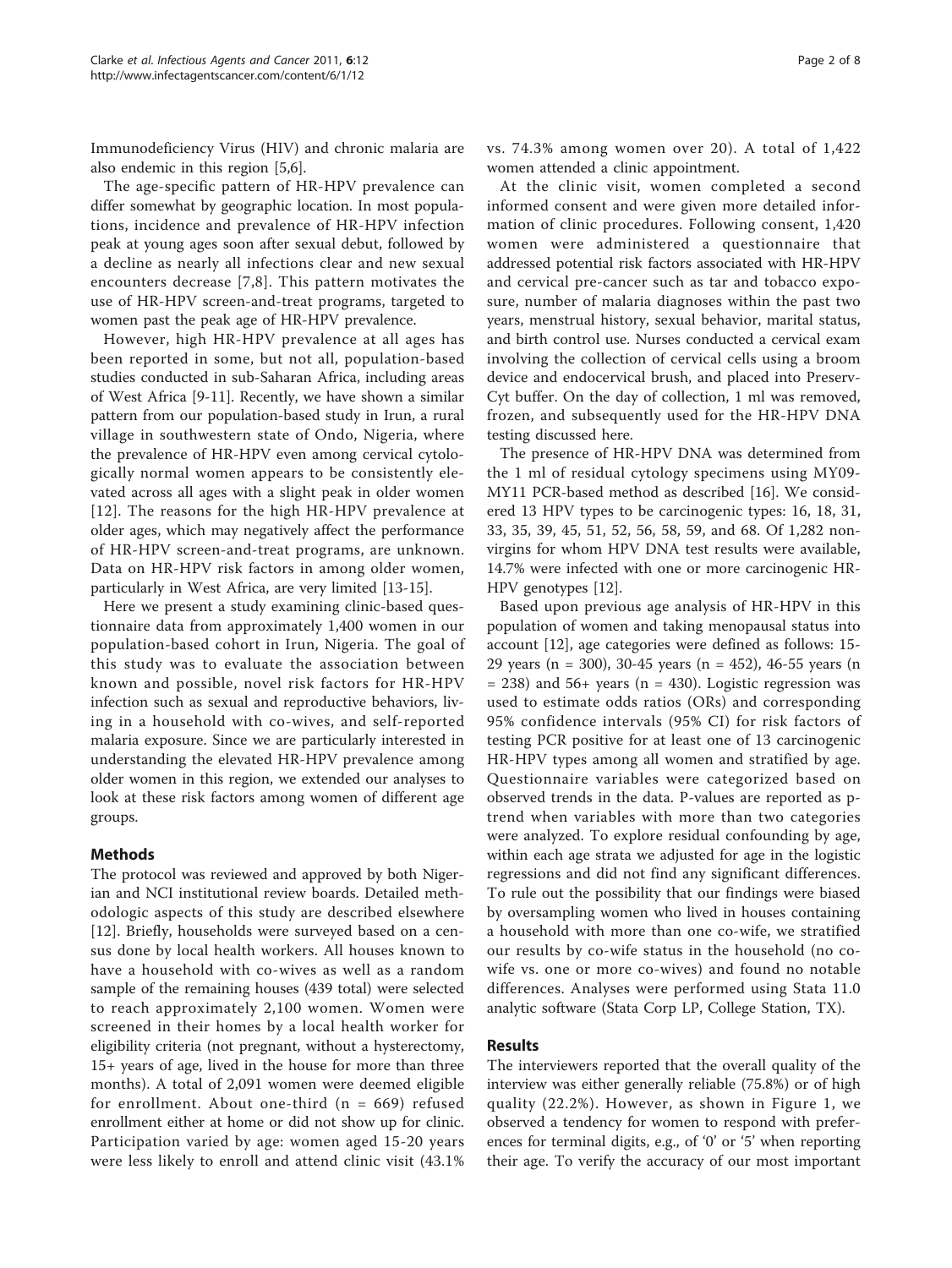<span id="page-2-0"></span>

age analyses, we analyzed HR-HPV prevalence by using the standard IARC age categories [[17](#page-7-0)] and by a more agnostic age stratification in which women were grouped according to the midpoint between digit preferences. Using these two different age categories, we found slightly different HR-HPV prevalence curves among younger women (Figure 1). We attribute this difference to the high HR-HPV prevalence among women

aged 25 years (36%). In contrast, the curve appeared similar among older women.

Table [1](#page-3-0) summarizes the clinical questionnaire data and shows the relationship between these risk factors and HR-HPV positivity. In terms of menstrual history, most women (70%) reported age of menarche to be between 15-19 years (average age  $16.1 \pm 2.5$  years). The majority of women reported an average age at sexual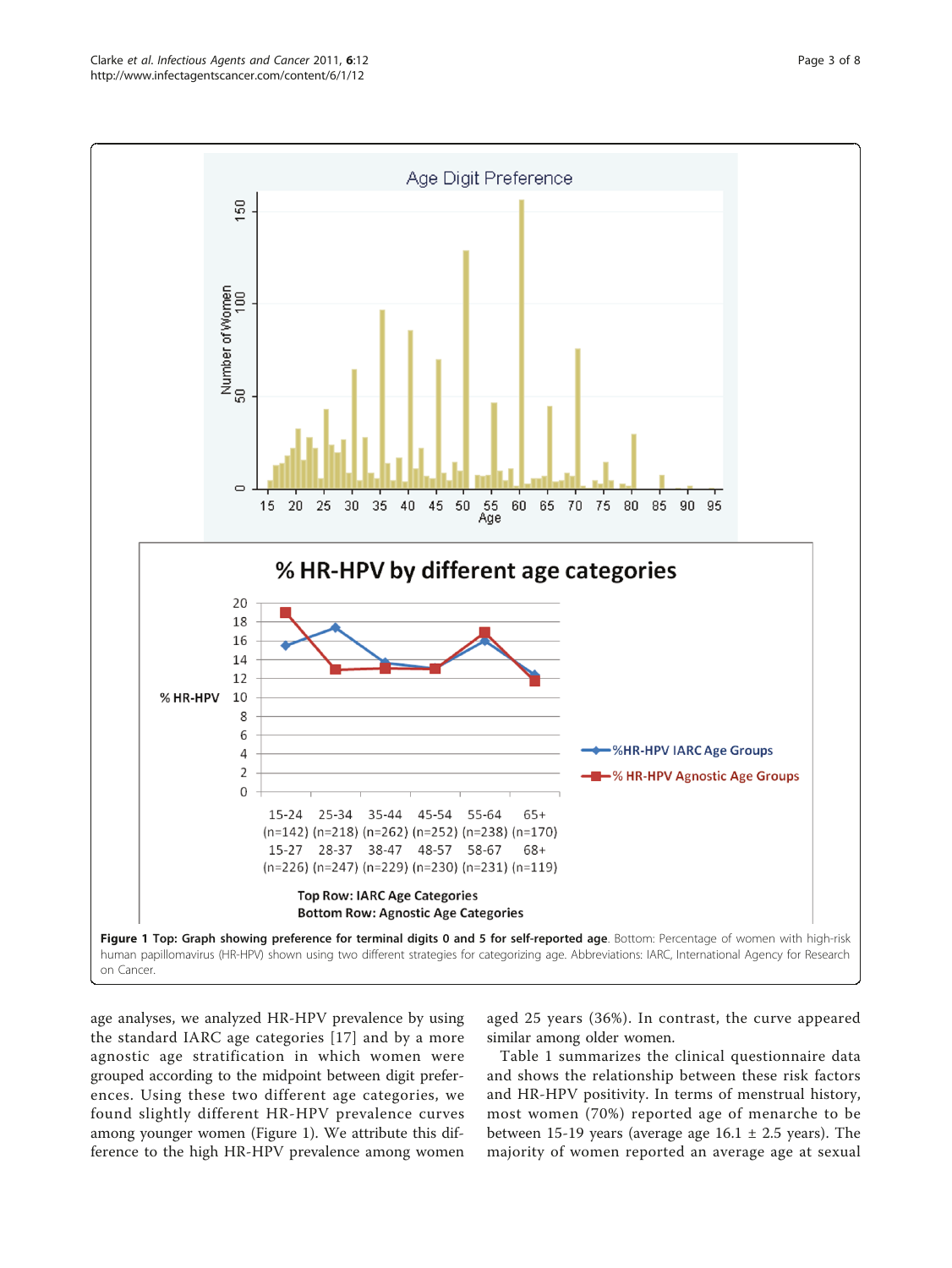## <span id="page-3-0"></span>Table 1 Clinical questionnaire responses and potential risk factors for high risk human papillomavirus positivity

|                                                      |                   | <b>Total</b> |      | Positive for one or more HR-HPV genotypes |      |           |             |                      |  |  |
|------------------------------------------------------|-------------------|--------------|------|-------------------------------------------|------|-----------|-------------|----------------------|--|--|
|                                                      | <b>Categories</b> | n            | (%)  | n                                         | (%)  | <b>OR</b> | 95% CI      | p-value <sup>c</sup> |  |  |
| Age (yrs)<br>(mean = $45.2 \pm 17$ , median = $45$ ) | $15 - 29$         | 300          | 21.1 | 49                                        | 18.9 | 1.3       | $0.9 - 2.0$ |                      |  |  |
| Mean = $45.2$ , median = $45$                        | $30 - 45$         | 452          | 31.8 | 55                                        | 12.8 | 0.8       | $0.6 - 1.2$ |                      |  |  |
|                                                      | $46 - 55$         | 238          | 16.8 | 29                                        | 12.7 | 0.8       | $0.5 - 1.3$ |                      |  |  |
|                                                      | $56+$             | 430          | 30.3 | 55                                        | 15.1 | 1.0       | Ref         | 0.14                 |  |  |
| Age of Menarche (yrs)                                | $10 - 14$         | 224          | 17.6 | 33                                        | 16.1 | 1.0       | $0.6 - 1.8$ |                      |  |  |
| Mean = $16.1$ , median = $15$                        | $15 - 19$         | 891          | 70.0 | 119                                       | 14.6 | 0.9       | $0.6 - 1.5$ |                      |  |  |
|                                                      | $20 - 25$         | 158          | 12.4 | 22                                        | 15.9 | 1.0       | Ref         | 0.83                 |  |  |
| Age at Sexual Debut (yrs)                            | $10 - 14$         | 47           | 3.5  | 12                                        | 25.5 | 2.4       | $1.1 - 5.3$ |                      |  |  |
| Mean = $20.0$ , median = $20$                        | $15 - 24$         | 1,059        | 79.7 | 148                                       | 14.8 | 1.2       | $0.8 - 2.0$ |                      |  |  |
|                                                      | $25+$             | 223          | 16.8 | 23                                        | 12.2 | 1.0       | Ref         | 0.10                 |  |  |
| Age at First Pregnancy (yrs)                         | $12 - 19$         | 178          | 14.4 | 27                                        | 16.2 | 1.4       | $0.9 - 2.4$ |                      |  |  |
| Mean = $23.1$ , median = $23$                        | $20 - 24$         | 523          | 42.4 | 84                                        | 17.1 | 1.5       | $1.1 - 2.2$ |                      |  |  |
|                                                      | $25+$             | 534          | 43.2 | 56                                        | 11.8 | 1.0       | Ref         | 0.05                 |  |  |
| Lifetime No. of Pregnancies                          | $1 - 4$           | 370          | 28.9 | 54                                        | 15.7 | 1.1       | $0.7 - 1.8$ |                      |  |  |
| Mean = $6.5$ , median = $6$                          | $5 - 9$           | 660          | 51.5 | 88                                        | 14.5 | 1.0       | $0.7 - 1.6$ |                      |  |  |
|                                                      | $10+$             | 251          | 19.6 | 32                                        | 14.2 | 1.0       | Ref         | 0.86                 |  |  |
| No. of Sex Partners (past 2 yrs)                     | $2+$              | 311          | 23.1 | 54                                        | 18.2 | 1.4       | $1.0 - 2.0$ |                      |  |  |
| Mean = 1.3, median = 1                               | $\mathbf{1}$      | 1,034        | 76.9 | 131                                       | 13.9 | 1.0       | Ref         | 0.07                 |  |  |
| <b>Current Birth Control Use</b>                     | Yes               | 185          | 13.9 | 37                                        | 20.3 | 1.6       | $1.1 - 2.4$ |                      |  |  |
|                                                      | No                | 1,147        | 86.1 | 144                                       | 13.9 | 1.0       | Ref         | 0.03                 |  |  |
| Current Marital Status <sup>a</sup>                  | Not in Union      | 450          | 33.5 | 66                                        | 16.4 | 1.2       | $0.9 - 1.7$ |                      |  |  |
|                                                      | In Union          | 895          | 66.5 | 117                                       | 13.9 | 1.0       | Ref         | 0.25                 |  |  |
| In Household with Co-wives                           | Yes               | 553          | 40.1 | 70                                        | 13.5 | 0.8       | $0.6 - 1.1$ | 0.24                 |  |  |
|                                                      | No                | 825          | 59.9 | 116                                       | 15.9 | 1.0       | Ref         |                      |  |  |
| No. Other Wives                                      | $\mathbf{1}$      | 185          | 37.2 | 29                                        | 16.4 | 1.3       | $0.7 - 2.4$ |                      |  |  |
| Mean = $2.1$ , median = $2$                          | $\overline{2}$    | 168          | 33.8 | 14                                        | 9.0  | 0.6       | $0.3 - 1.4$ |                      |  |  |
|                                                      | $3+$              | 144          | 29.0 | 18                                        | 13.3 | 1.0       | Ref         | 0.13                 |  |  |
| <b>Rank Among Other Wives</b>                        | 1 <sup>st</sup>   | 222          | 45.0 | 26                                        | 12.4 | 1.3       | $0.6 - 2.9$ |                      |  |  |
| Mean = 1.8, median = $2$                             | 2 <sup>nd</sup>   | 172          | 34.9 | 25                                        | 15.5 | 1.7       | $0.8 - 3.8$ |                      |  |  |
|                                                      | $3^{\rm rd}$      | 99           | 20.1 | 9                                         | 9.8  | 1.0       | Ref         | 0.40                 |  |  |
| Age of Youngest Wife (yrs)                           | $15 - 29$         | 42           | 13.9 | 8                                         | 19.1 | 0.7       | $0.2 - 2.2$ |                      |  |  |
| Mean = $39.4$ , median = $40$                        | $30 - 59$         | 236          | 78.1 | 25                                        | 11.4 | 0.4       | $0.1 - 1.0$ |                      |  |  |
|                                                      | $60+$             | 24           | 8.0  | 6                                         | 26.1 | 1.0       | Ref         | 0.11                 |  |  |
| Tobacco Exposure <sup>b</sup>                        | Yes               | 121          | 15.2 | 20                                        | 17.5 | 1.3       | $0.8 - 2.3$ |                      |  |  |
|                                                      | No                | 675          | 84.8 | 87                                        | 13.8 | 1.0       | Ref         | 0.31                 |  |  |
| Number of Malaria Diagnoses (past 2 yrs)             | $3+$              | 453          | 35.2 | 64                                        | 15.5 | 1.1       | $0.6 - 2.1$ |                      |  |  |
|                                                      | 2                 | 371          | 28.9 | 45                                        | 13.4 | 0.9       | $0.5 - 1.8$ |                      |  |  |
| Mean = $2.2$ , median = $2$                          | 1                 | 355          | 27.6 | 43                                        | 13.7 | 0.9       | $0.5 - 1.8$ |                      |  |  |
|                                                      | $\overline{0}$    | 107          | 8.3  | 14                                        | 14.3 | 1.0       | Ref         | 0.85                 |  |  |

a - In Union includes a woman who is either married or living with a man;

b -A "yes" response includes 77 women whose husbands smoke and 44 women who currently use tobacco

c - p-trend for variables with more than two response categories.

debut of 20 years. Most women reported only one sex partner in the last two years  $({\sim}80\%)$ . The average age of first pregnancy was 23.1 years and about 50% of women reported having between 5-9 lifetime pregnancies (average number 6.5  $\pm$  3.2 pregnancies). Only a small percentage of women reported using birth control (14%) and of those women very few responded as to what type, although hormonal contraception appeared to be the predominant method in comparison to condom use (data not shown).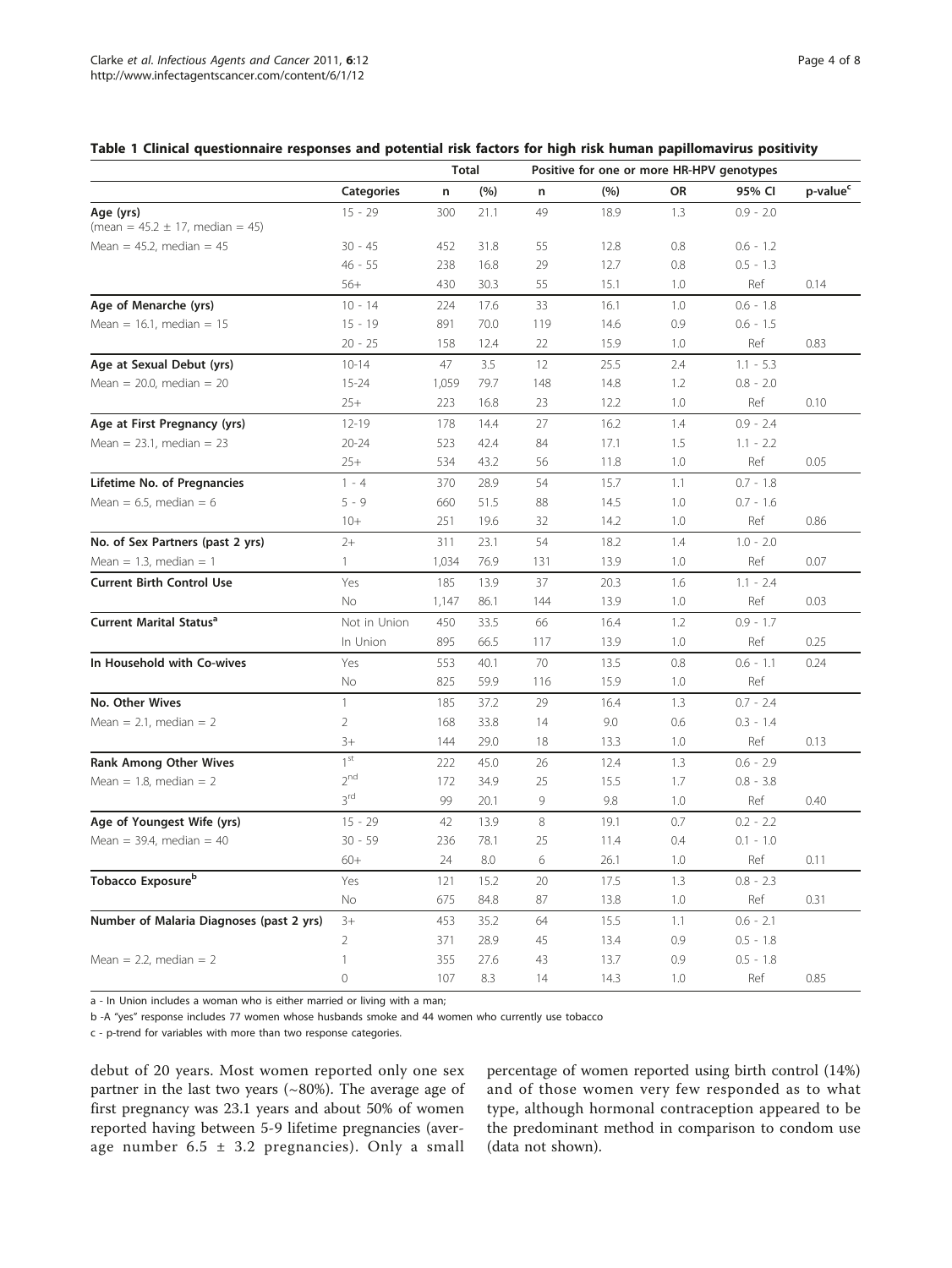<span id="page-4-0"></span>In terms of marital status and related variables, the majority of women were in union (either married or living with a man) and about 60% of these women reported that they resided in a household with co-wives, reflecting the over-sampling in our field effort. A relatively equal percentage reported having 1, 2, or 3+ cowives and 45% stated that they were ranked first among other wives. This reflects that our recruitment efforts were particularly successful among older women. The average age of the youngest wife was  $39.4 \pm 10.7$  years.

Most women reported that neither they nor their husbands used tobacco, thus the overall exposure to tobacco was relatively low (15.2%). A majority of women reported having at least one case of malaria in the past two years (average number of diagnoses  $2.2 \pm 1.5$ ).

Overall, age was observed to be a risk factor, although a non-linear one, for presence of HR-HPV, as we observed an increased prevalence in women 15-29 (18.9%) and 56+ years (15.1%). An age of 10-14 years at sexual debut was associated with a nearly two and a half-fold risk for HR-HPV infection (OR 2.4; 95% CI 1.1-5.3) compared to late age. Early rather than late age of first pregnancy was also associated with increased HR-HPV prevalence with a 40% increased risk for ages 12-19 (OR 1.4; 95% CI 0.9-2.4) and a 50% increased risk

With regard to our more novel hypothesized risk factors, we did not find associations of interest. Living in a household with co-wives was associated with a slightly decreased risk of HR-HPV positivity (OR 0.8;  $p$ -value = 0.24) although this relationship was not significant. The number of self-reported malaria diagnoses in the past two years was not associated with increased risk of HR-HPV prevalence  $(p-value = 0.85)$ .

Table 2 shows the distribution of key questionnaire variables determined by the analyses above, including those that we felt to be important risk factors to explore, stratified by age. Women 15-29 years reported younger ages at sexual debut and first pregnancy while women 50+ years recalled the highest ages for these measures. In addition, younger women were more likely to have greater than two sex partners in comparison to women aged 45-55 and 56+ years. The number of women using birth control was highest among the 46- 55 year olds and lowest in women aged 56+ years. Women 30 years or older were the most likely to be in

|                                                    | 15-29 Years    |       |     | 30-45 Years |     | 46-55 Years |     | 56+ Years | p-value <sup>a</sup> |  |
|----------------------------------------------------|----------------|-------|-----|-------------|-----|-------------|-----|-----------|----------------------|--|
|                                                    | n              | Row % | n   | Row %       | n   | Row %       | n   | Row %     |                      |  |
| Age of Sexual Debut (yrs)                          |                |       |     |             |     |             |     |           | < 0.01               |  |
| $10-14$                                            | 20             | 7.7   | 19  | 4.4         | 7   | 3.1         | 1   | 0.3       |                      |  |
| $15 - 24$                                          | 235            | 90.7  | 379 | 87.9        | 174 | 77.7        | 274 | 66.0      |                      |  |
| $25+$                                              | $\overline{4}$ | 1.6   | 33  | 7.7         | 43  | 19.2        | 140 | 33.7      |                      |  |
| Age First Pregnancy (yrs)                          |                |       |     |             |     |             |     |           | < 0.01               |  |
| $12 - 19$                                          | 73             | 38.0  | 57  | 13.4        | 28  | 12.7        | 20  | 5.1       |                      |  |
| $20 - 24$                                          | 105            | 54.7  | 219 | 51.3        | 80  | 36.4        | 119 | 30.0      |                      |  |
| $25+$                                              | 14             | 7.3   | 151 | 35.4        | 112 | 50.9        | 257 | 64.9      |                      |  |
| No. Sex Partners (past 2 yrs)                      |                |       |     |             |     |             |     |           | < 0.01               |  |
| $2+$                                               | 87             | 35.1  | 137 | 31.0        | 58  | 25.3        | 29  | 6.8       |                      |  |
| 1                                                  | 161            | 64.9  | 305 | 69.0        | 171 | 74.7        | 397 | 93.2      |                      |  |
| <b>Current Birth Control Use</b>                   |                |       |     |             |     |             |     |           | < 0.01               |  |
| Yes                                                | 34             | 12.7  | 86  | 19.9        | 48  | 21.2        | 17  | 4.2       |                      |  |
| No                                                 | 233            | 87.3  | 346 | 80.1        | 178 | 78.8        | 390 | 95.8      |                      |  |
| In Household with Co-wives                         |                |       |     |             |     |             |     |           | < 0.01               |  |
| Yes                                                | 46             | 16.4  | 220 | 50.1        | 104 | 45.0        | 183 | 42.8      |                      |  |
| No                                                 | 234            | 83.6  | 219 | 49.9        | 127 | 55.0        | 245 | 57.2      |                      |  |
| <b>Number of Malaria Diagnoses</b><br>(past 2 yrs) |                |       |     |             |     |             |     |           | < 0.01               |  |
| $3+$                                               | 67             | 26.3  | 126 | 30.5        | 79  | 35.8        | 181 | 45.6      |                      |  |
| $\overline{2}$                                     | 57             | 22.3  | 117 | 28.3        | 74  | 33.5        | 123 | 31.0      |                      |  |
| 1                                                  | 102            | 40.0  | 129 | 31.2        | 46  | 20.8        | 78  | 19.6      |                      |  |
| 0                                                  | 29             | 11.4  | 41  | 9.9         | 22  | 9.9         | 15  | 3.8       |                      |  |

Table 2 Key clinical questionnaire responses stratified by age

<sup>a</sup>Fisher's Exact test p-value.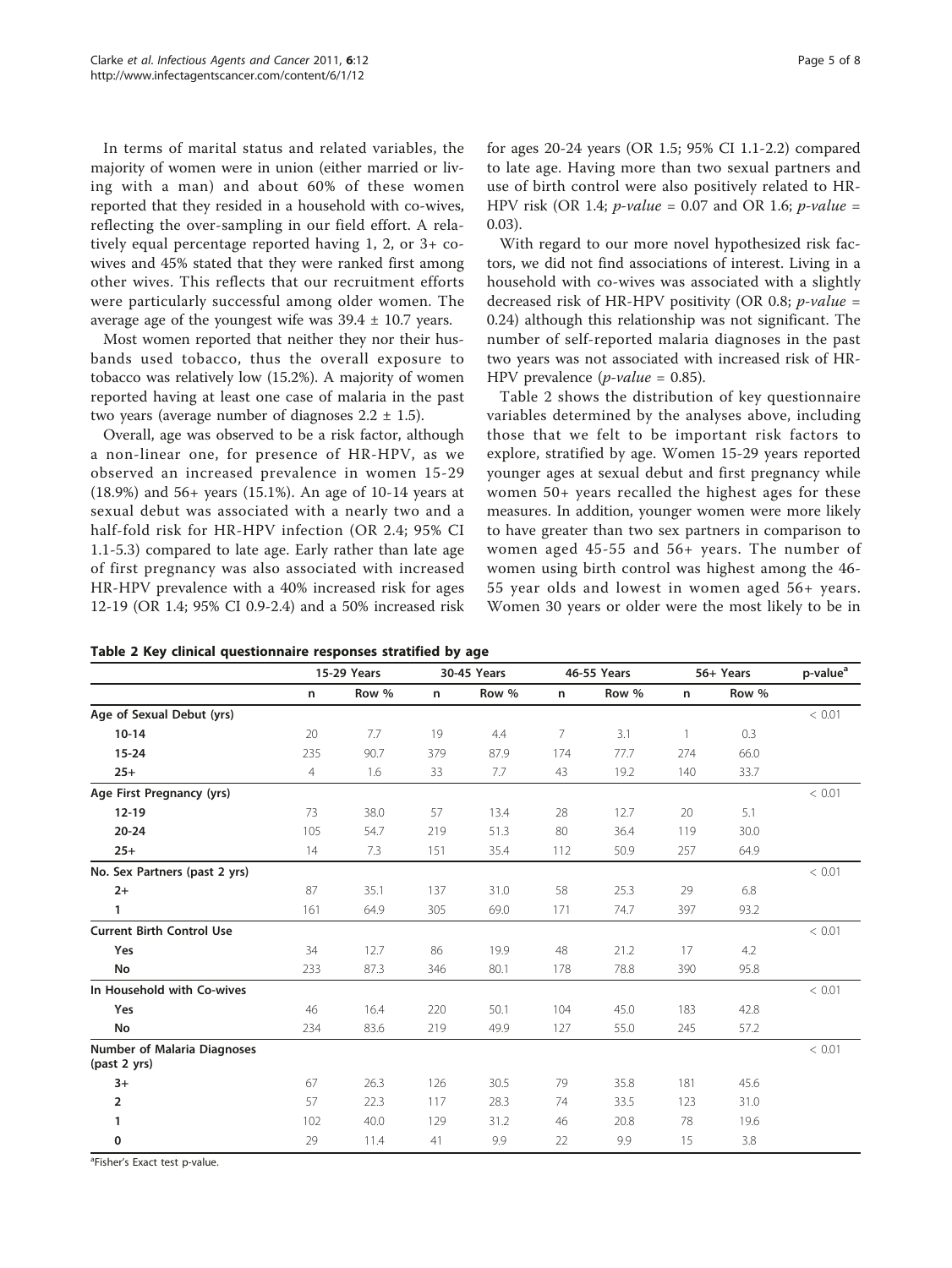a household with co-wives, while most women aged 15- 29 years did not live in a household with co-wives. Interestingly, self-reported malaria was most prevalent in women aged 56+ years, who were more likely to report three or more cases in the past 2 years and lowest among women 15-29 years of age, who frequently reported one or fewer cases.

Table [3](#page-6-0) shows the risk of HR-HPV infection for table [2](#page-4-0) variables within age strata. We had hypothesized that the risk factors might help explain the high HR-HPV prevalence at older ages. However, age stratification did not reveal strong and consistent explanatory differences. The slight differences are as follows: An age of 10-14 years at sexual debut was associated with a five-fold risk for HR-HPV (10-14 years: OR 5.0; 15-24 years: OR 1.2;  $p$ -trend = 0.02) in women aged 30-45 years. Early age at first pregnancy was associated with a greater than twofold risk for HR-HPV in women aged 56+ years (12-19 years: OR 2.4; 20-24 years: OR 2.2; p-trend = 0.04). Early age at sexual debut was also a risk factor among women in this age group, although the association was not quite as strong (15-24 years: OR 1.6;  $p$ -value = 0.15). Multiple sex partners and birth control use were risk factors for women aged 30-45 (OR 1.7; *p-value =* 0.08 and OR 1.8; *p-value* = 0.8, respectively). Living in a household with co-wives was not associated with HR-HPV in this age stratified analysis. We did observe somewhat of a dose response relationship with the number of recent self-reported malaria diagnoses and HR-HPV prevalence in women aged 15-29 years, although this relationship was not significant (*p-trend* =  $0.31$ ).

# **Discussion**

The main goal of this study was to identify risk factors for HR-HPV; particularly those associated with age that would help to explain the increased prevalence of HR-HPV infection among older women in this cohort. Instead, among all women, we found expected behavioral determinants of viral positivity, including early age at sexual debut and multiple sex partners. Although we did find that early age at sexual debut and first pregnancy were somewhat stronger risk factors among women aged 30-45 and 56+ years, respectively, the effects were not sufficiently different between the age groups to explain the high HR-HPV prevalence older women.

We hypothesized that being a co-wife might correlate with HR-HPV appearance at older ages since a woman in a polygamous marriage is theoretically engaged in sexual relations with more than one partner; however we did not observe this finding. We also hypothesized that women with HR-HPV at older ages might be at increased risk due to partial immunosuppression from to chronics parasitosis, however there was no association with recent self-reported malaria. Although selfreported malaria exposure was not associated with risk for HR-HPV infection, we did find an increase in recent reported malaria cases among women aged 56+ years compared to women in younger age groups. Even though it was not related to HR-HPV, this is an interesting finding given that prevailing research in endemic areas indicates the highest malaria burden to be among younger age groups [[18](#page-7-0),[19\]](#page-7-0). It is possible that selfreported malaria exposure is inaccurate, attenuating our results. A recent study has shown that malaria selfreport data is highly sensitive and specific when prevalence is measured over a 6-month time frame, but that specificity dramatically decreased when recalling after 18 and 30 months [\[20\]](#page-7-0).

One important limitation of this study was the potential for selective response bias on our clinic questionnaire, particularly regarding questions related to sexual and reproductive behavior as discussions of sexuality are considered taboo among some Yoruba women [[21,22](#page-7-0)]. The present study did not include HIV seroprevalence data. However, we believe that HIV is unlikely to explain the elevated HR-HPV prevalence in older women. If anything, we would have expected HIV immunosuppression to elevate HR-HPV prevalence at earlier ages. We also did not have information on the husband or partner's sexual behavior and therefore additional confounding effects cannot be ruled out. The cross-sectional nature of this study only permitted us to look at HR-HPV prevalence and therefore we were not able to evaluate risk factors for HR-HPV acquisition and persistence.

## Conclusions

The explanation for high HR-HPV prevalence at older ages in rural Nigeria and other regions of Sub-Saharan Africa remain elusive. Whether increased prevalence at older ages is due to acquisition of new infections or to attenuation in the immune response leading to a reemergence of a latent infection remains unclear [[7\]](#page-7-0). Data from ongoing cohort studies have shown that the same HR-HPV type can occasionally re-appear after apparent clearance [[23](#page-7-0)]. Our findings underscore the need for enhanced knowledge about HR-HPV risk factors in older women, as screening programs are not generally targeted for this age group [[12\]](#page-7-0). Future studies should include more precise characterization of important health determinants such as immune markers of malaria exposure as well as more detailed information on male sexual behavior [[24\]](#page-7-0). Moving beyond questionnaire data,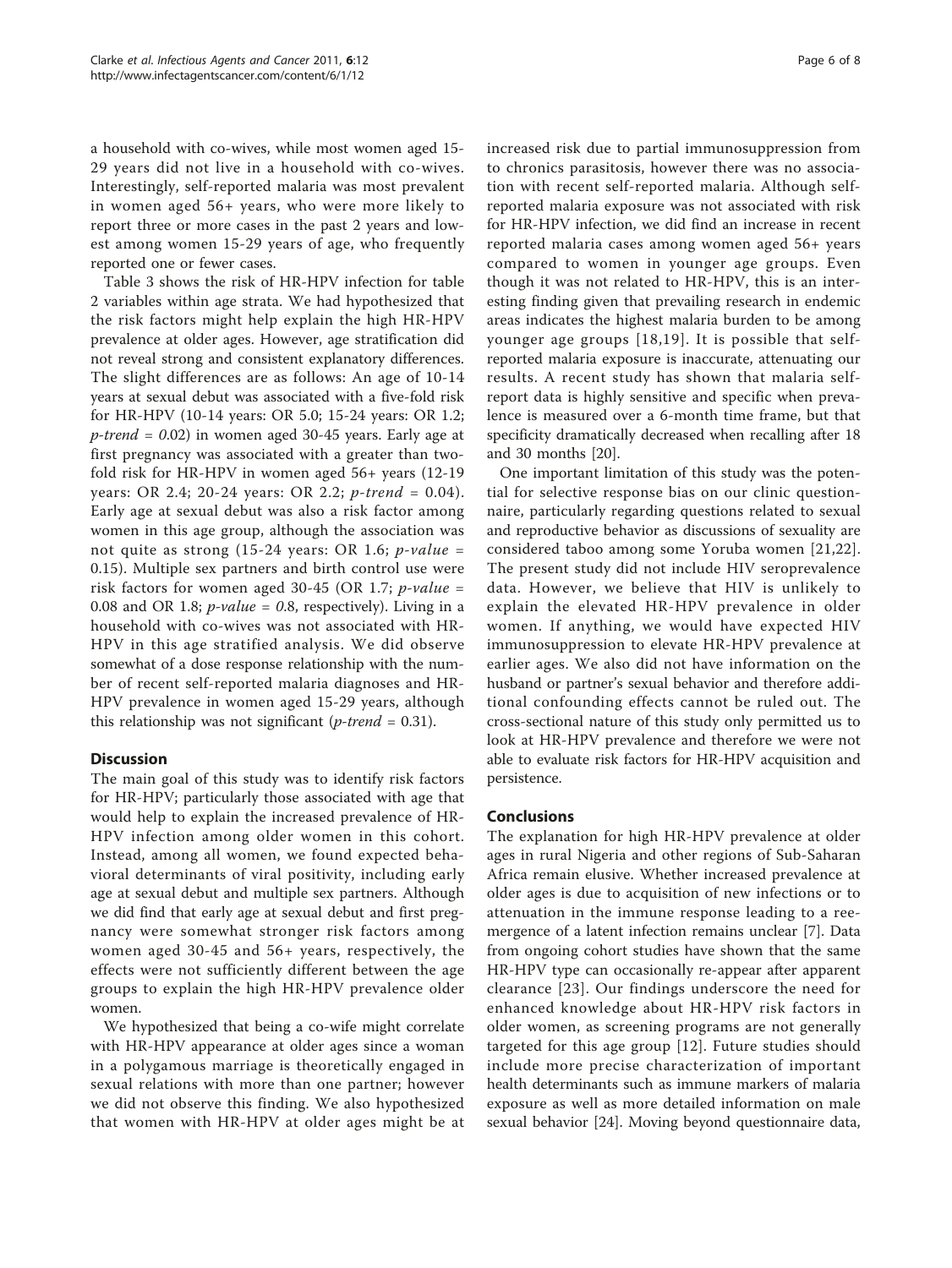|                                              |                   | 15-29 Years                                 |     |                    |                                             | 30-45 Years             |                    | 46-55 Years                    |                         |             | 56+ Years         |                   |             |  |
|----------------------------------------------|-------------------|---------------------------------------------|-----|--------------------|---------------------------------------------|-------------------------|--------------------|--------------------------------|-------------------------|-------------|-------------------|-------------------|-------------|--|
|                                              |                   | n (%HR-HPV)                                 | OR  | 95% CI             | n (%HR-HPV)                                 | OR                      | 95% CI             | n (%HR-HPV)                    | OR                      | 95% CI      | n (%HR-HPV)       | OR                | 95% CI      |  |
| Age of Sexual Debut (years)                  | $10 - 14$         | 20(25.0)                                    | 0.3 | $0.04 - 3.0$       | 19 (36.8)                                   | 5.0                     | $1.1 - 23.0$       | 7(0.0)                         | N/A                     | N/A         | 1(0.0)            | N/A               | N/A         |  |
|                                              | $15 - 24$         | 226 (18.1)                                  | 0.2 | $0.03 - 1.6$       | 365 (11.8)                                  | 1.2                     | $0.3 - 4.0$        | 168(13.1)                      | 1.1                     | $0.4 - 3.1$ | 241 (17.4)        | 1.6               | $0.8 - 3.1$ |  |
|                                              | $25+$             | 4(50.0)                                     | 1.0 | Ref                | 29 (10.3)                                   | 1.0                     | Ref                | 41 (12.2)                      | 1.0                     | Ref         | 112(11.6)         | 1.0               | Ref         |  |
|                                              |                   | $p$ -value <sup>a</sup> = 0.29              |     |                    | $p$ -value <sup>a</sup> = 0.02              |                         |                    | $p$ -value <sup>a</sup> = 0.90 |                         |             | $p$ -value = 0.15 |                   |             |  |
| Age at First                                 | $12 - 19$         | 70 (15.7) 0.5 0.1 - 1.8                     |     |                    |                                             | 53 (13.2) 1.5 0.6 - 3.9 |                    |                                | 27 (18.5) 1.4 0.5 - 4.3 |             |                   | 2.4               | $0.7 - 8.1$ |  |
| Pregnancy                                    | $20 - 24$         | 99 (22.2) 0.7 0.2 - 2.5                     |     |                    | 214 (15.0) 1.7 0.9 - 3.4                    |                         |                    | 77 (10.4) 0.7 0.3 - 1.8        |                         |             | 102(21.6)         | 2.2               | $1.2 - 4.1$ |  |
| (years)                                      | $25+$             | 14 (28.6) 1.0 Ref                           |     |                    | 139 (9.4) 1.0 Ref                           |                         |                    | 108 (13.9) 1.0 Ref             |                         |             | 214(11.2)         | 1.0               | Ref         |  |
|                                              |                   | $p$ -value <sup>a</sup> = 0.42              |     |                    | $p$ -value <sup><math>a</math></sup> = 0.30 |                         |                    | $p$ -value <sup>a</sup> = 0.54 |                         |             | $p$ -value = 0.04 |                   |             |  |
| No. of Sex Partners (past two years)         | $2+$              | 84 (22.6)                                   | 1.4 | $0.7 - 2.7$        | 132 (17.4)                                  | 1.7                     | $1.0 - 3.0$        | 56 (14.3)                      | 1.1                     | $0.5 - 2.7$ | 25 (16.0)         | 1.1               | $0.4 - 3.2$ |  |
|                                              | $\mathbf{1}$      | 154 (17.5)                                  | 1.0 | Ref                | 289 (11.1)                                  | 1.0                     | Ref                | 165(12.7)                      | 1.0                     | Ref         | 336 (15.2)        | 1.0               | Ref         |  |
|                                              | $p$ -value = 0.34 |                                             |     |                    |                                             | $p$ -value = 0.08       |                    |                                | $p$ -value = 0.77       |             |                   | $p$ -value = 0.91 |             |  |
| <b>Current Birth Control Use</b>             | Yes               | 33 (27.3)                                   | 1.8 | $0.8 - 4.1$        | 84 (19.1)                                   | 1.8                     | $1.0 - 3.4$        | 48 (16.7)                      | 1.4                     | $0.6 - 3.4$ | 17(23.5)          | 1.8               | $0.6 - 5.7$ |  |
|                                              | No                | 206 (17.5)                                  | 1.0 | Ref                | 328 (11.6)                                  | 1.0                     | Ref                | 170 (12.4)                     | 1.0                     | Ref         | 331 (14.8)        | 1.0               | Ref         |  |
|                                              |                   | $p$ -value = 0.19                           |     |                    | $p$ -value = 0.08                           |                         |                    | $p$ -value = 0.45              |                         |             | $p$ -value = 0.36 |                   |             |  |
| In Household with Co-wives                   | Yes               | 43 (18.6) 0.9 0.4 - 2.2                     |     |                    | 211 (13.7) 1.1 0.6 - 2.0                    |                         |                    | 100 (13.0) 1.0 0.4 - 2.2       |                         |             | 163 (12.3)<br>0.7 |                   | $0.4 - 1.2$ |  |
|                                              | No                | 200 (19.5) 1.0 Ref                          |     | 208 (12.5) 1.0 Ref |                                             |                         | 121 (13.2) 1.0 Ref |                                |                         | 200 (17.5)  | 1.0               | Ref               |             |  |
|                                              |                   | $p$ -value = 0.89                           |     |                    |                                             | $p$ -value = 0.71       |                    |                                | $p$ -value = 0.96       |             |                   | $p$ -value = 0.16 |             |  |
| Number of Malaria Diagnoses (past two years) | $3+$              | 62(21.0)                                    |     | $3.2$ 0.7 - 15.3   | 121(15.7)                                   | 1.2                     | $0.4 - 3.6$        | 77(11.7)                       | 0.4                     | $0.1 - 1.4$ | 153 (15.0)        | $1.1 -$           | $0.2 - 5.1$ |  |
|                                              | $\overline{2}$    | 48 (22.9)                                   | 3.6 | $0.7 - 17.5$       | 111(8.1)                                    | 0.6                     | $0.2 - 1.9$        | 72(11.1)                       | 0.4                     | $0.1 - 1.3$ | 104(16.4)         | 1.2               | $0.2 - 5.7$ |  |
|                                              |                   | 86 (16.3)                                   | 2.3 | $0.5 - 11.0$       | 123 (12.2)                                  | 0.9                     | $0.3 - 2.7$        | 43 (11.6)                      | 0.4                     | $0.1 - 1.6$ | 63(14.3)          | 1.0               | $0.2 - 5.2$ |  |
|                                              | $\circ$           | 26(7.7)                                     | 1.0 | Ref                | 38 (13.2)                                   | 1.0                     | Ref                | 20(25.0)                       | 1.0                     | Ref         | 14(14.3)          | 1.0               | Ref         |  |
|                                              |                   | $p$ -value <sup><math>a</math></sup> = 0.31 |     |                    | $p$ -value <sup><math>a</math></sup> = 0.35 |                         |                    | $p$ -value <sup>a</sup> = 0.47 |                         |             | $p$ -value = 0.98 |                   |             |  |

# <span id="page-6-0"></span>Table 3 Risk factors for high risk human papillomavirus positivity stratified by age

a - p-trend.